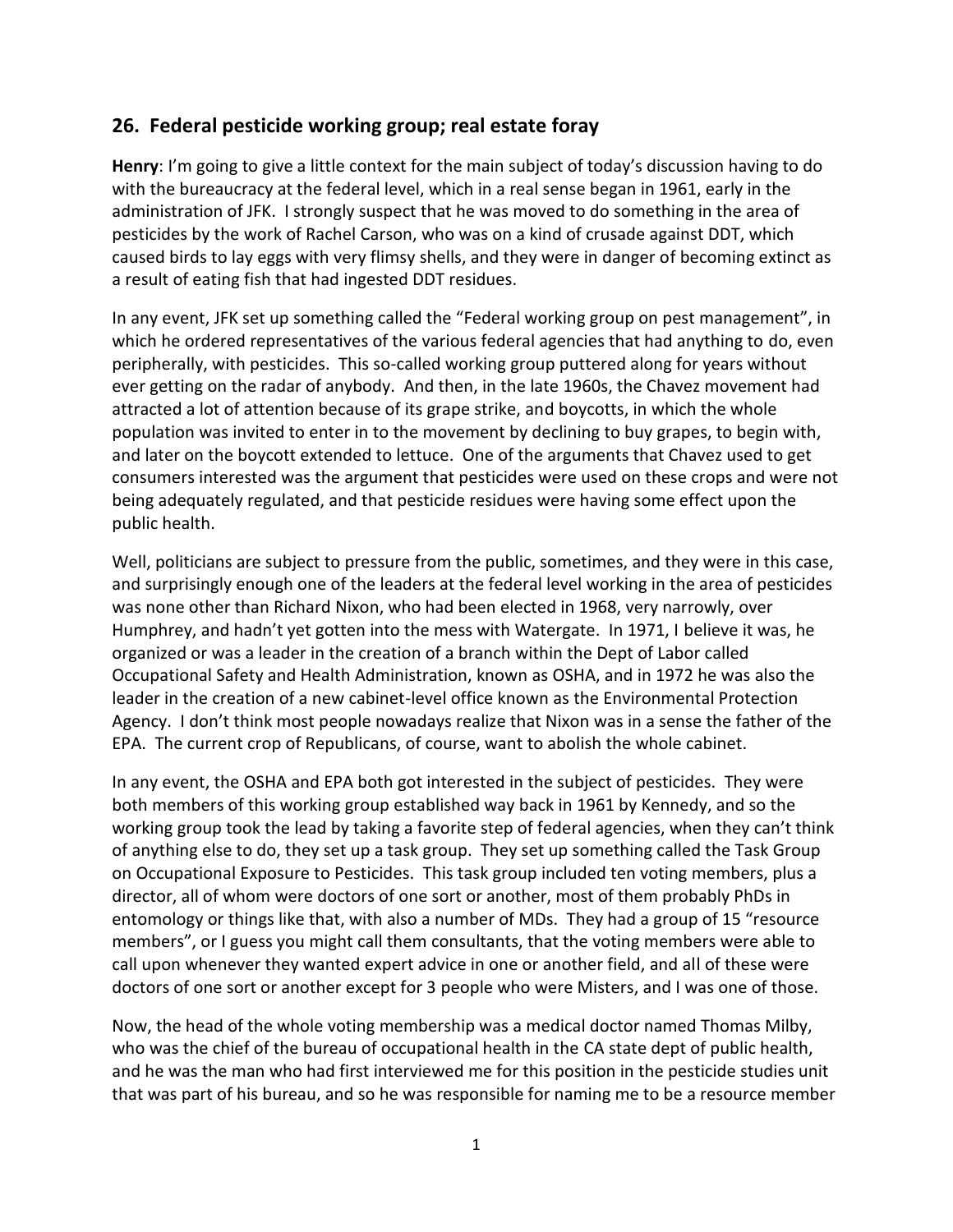of this task group. And as it worked out, I was in fact more than the usual resource member. I became an assistant to Milby himself, and in many cases more than the usual assistant, and I think I have to be a little more than usually candid at this point, and I think it's safe to be, because Milby himself is no longer with us, having died in 2012, even though he was younger than I. But he had personal problems during the period when the task group functioned, which was for a period of about 2 years, between 1973 and 75. He was having marital problems, no doubt involving the fact that he was also having a very close relationship with his secretary in the bureau of occupational health, seeing to it that they went together on various field trips to Hawaii and things of that nature. And so Milby himself took up residence in Walnut Creek, separate from his wife, and in an effort to deal with his stress, or whatever it might be called, he was taking medications of some sort, I'm not sure exactly what but it could have been Vicodin or something like that. And as a result there were times in which he was really not able to function at all, and began leaning heavily on me.

The task group was given a charge, a mission. And it was supposed to finish serving out this charge and fulfilling this mission within a very few months, and it consisted of nothing less than assembling all available information regarding the extent of this occupational health problem in the United States, and by that they mean exposure of workers to pesticides on the job. The 2<sup>nd</sup> part of the charge was to prepare a report that will identify areas in which relevant information is not available. The  $3^{rd}$  charge was to make recommendations for the development of research protocols to determine safe reentry intervals for the protection of agricultural workers and, where possible, suggest reentry standards based upon existing knowledge. And this is very important because it says in to many words that it had already been established in advance that the way to handle the problem of exposure of farm workers to pesticides was not by protective clothing, respirators, or to have somebody on the side of the field equipped with medication in case a worker began showing the symptoms of pesticide illness, it was assumed that the proper approach to worker safety for agricultural laborers with respect to pesticides was to make it safe for them to enter the field in the first place, and that's what is referred to throughput as a "safe reentry period".

Finally, the official charge that this task group was given was as follows: "these recommendations should take into consideration the medical ethical efforts of research involving human subjects", and here again you have to read a little bit between the lines to know what they are really saying in effect, because there had been studies, sponsored by the manufacturers of pesticides, in which they were at pains to prove that their product was safe when applied according to their prescriptions, for workers to go in and pick the peaches or oranges or whatever it was, and that these studies would involve waiting periods so short that they almost didn't exist at all.

There were serious studies of parathion, for example, which had workers go in 12 hours after the orange groves had been sprayed with parathion. And their idea of a scrupulous study was then to calculate the effects after 24 hours, after 48 hours, and after a maximum of 72 hours. After all of this they would conclude that maybe to be prudent you'd need to wait 48 hours because it was somewhere in between the 2 extremes. But all of this was exposing the workers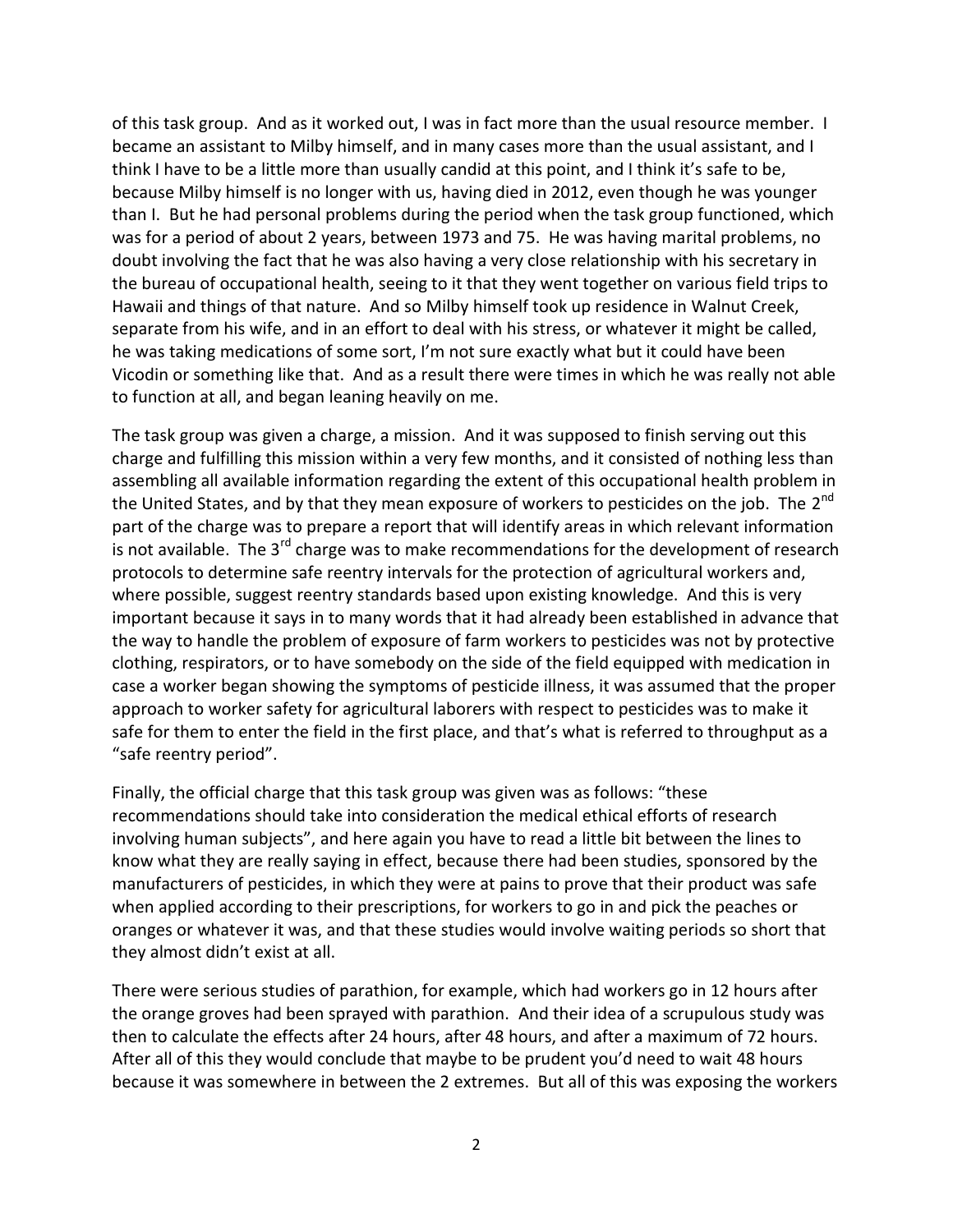themselves to unknown hazards, which was contrary to what might be reasonably thought of as medical ethics.

And a number of so-called studies of reentry periods, all of the conducted by pesticide manufacturers, relied upon so-called volunteers among prisoners, who were told, and I think it was no secret, they were told that their cooperation in a pesticide study would be helpful to them when it came time to look at possibilities of parole, and that again was in the opinion of some reasonable observers to be a form of coercion and highly unethical, so part of our as the task group was to write up a set of guidelines which all future studies of reentry periods should adhere to.

Well, things went slowly. It was a very widely-spread group. There were people from the Univ of Miami, Univ of N Carolina, Iowa, and one from Berkeley, so sometimes the group met in Berkeley. I remember one time it met in Washington, and so it very early became obvious that it wouldn't be possible to go through this rather daunting list of purposes within a period of 4-6 months.

A lot of time was spent on statistical techniques. One of the resource persons was a biostatistician from UC Berkeley. He wasn't a voting member, he was a consultant, who had a new technique for determining statistically significant differences between two populations, and Milby was completely out of his depth in this controversy, so he turned to me and I was also out of my depth, but I was familiar with the chi-squared test, and I argued that it was well known and had served its purpose pretty well over the years, and that it was clouding the issue for this biostatistician from the school of public health to try and substitute a new and unfamiliar technique, so we went back and forth on that, and eventually we ended up by settling on chi-square.

When it came to assembling the available information, and to identifying areas in which relevant information was not available, it seemed to be almost a matter of our throwing darts at the wall, because the information was so spotty and so diverse. I took it upon myself to try and draw up what I called a matrix, in which I lined up a number of types of information, ranging from things like toxicity of compounds, which could be and had been established quite precisely in terms such as what they called LD-50 measurements, meaning the point at which 50% of a group of laboratory animals died from ingesting or being exposed to a certain level of a certain pesticide. So that could be accepted as scientific information.

And there was some fairly reputable knowledge about the longevity of a compound. And there was information, although it was not of the same scientific character as those other figures, we knew the manufacturer's claims as to how much of the compound should be sprayed or applied by crop-duster airplanes per acre, to each type of crop. We had that information. It became more and more opaque when it came to other measurements such as number of reports of poisonings. Many states had no reporting system at all. I should say not only many states, but almost all states. I think CA was the only state that had any attempt to require reporting of suspected as well as proven pesticide poisonings among agricultural workers.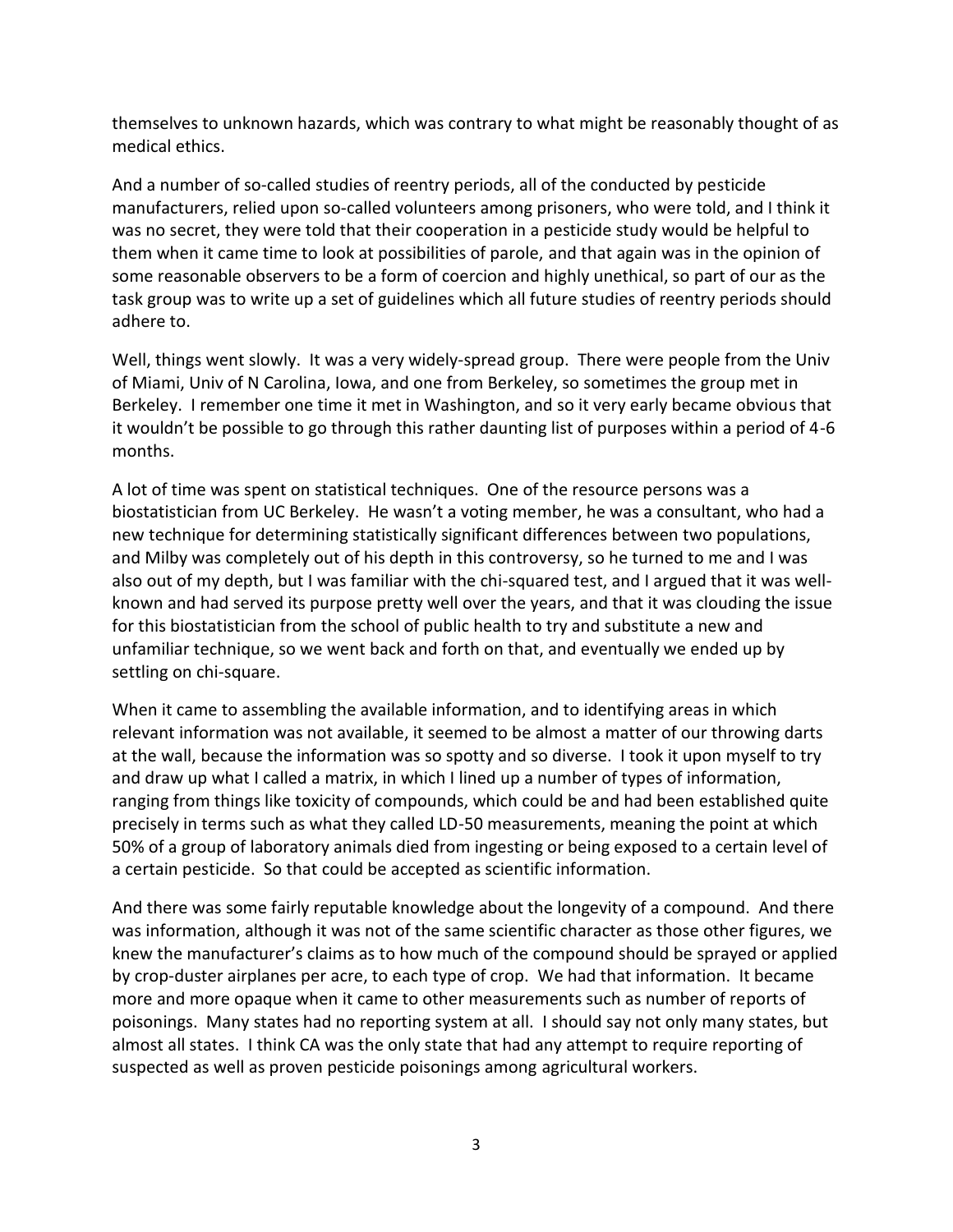All these types of information could be entered in the matrix, along with assigning the information a number as to its quality, and if it wasn't available of course it would be a zero. At the end of it there would be a total figure in which the higher the figure, the more an interim reentry period might be hazarded, at least suggested, and the lower the number the more dangerous it became to even guess at a figure. But I do remember that the total score for parathion in citrus proved to be sufficiently good on the basis of several ways of looking at it, one of which was electro-biography, although it wasn't as good as blood tests – putting them all together, there was reason to believe that a waiting period of 21 days could be defended as a safe waiting period for parathion in oranges and lemons, always assuming that it had been applied in concentrations that were according to the label, and that there wasn't anything unusual about the climate or other variables.

But there wasn't much that could be guessed in most other cases, meaning that a lot of emphasis in the last analysis had to be placed upon the other two portions of our charge, namely drawing up protocols for the proper studies that needed to be made, and finally the medical ethical requirements. So various members of the group volunteered to look at different portions of the overall job, and in some cases people volunteered, and I volunteered to take a crack at suggesting research designs and I also volunteered to take a crack at the medical ethical implications.

So then we went our separate ways. There was an executive secretary of the entire group, who was I guess affiliated with the EPA, and he did not have an easy job, because people sometimes procrastinated in their writing assignments, and needless to say I was among them. I found my two assignments to be very interesting, and unless I have an absolute deadline, with serious penalties if I fail to meet it, I tend to write at some length, and as it turned out my thoughts on the subject of research ethics in the field of pesticide studies, my draft turned out to be 38 pages long, and I think what I had to suggest about research designs was almost as long.

Well, that was only the start of it, because then these materials had to be circulated, and others who had not written them were invited to comment upon them, and they were not too pleased with my logorrhea, not to mention my free use of colorful adverbs and adjectives. Dr. Milby himself roused himself from his sickbed, or whatever you might call it, to attempt to edit my stuff, and he managed to cut it to about half its original length.

I remember overhearing the head of my pesticide studies unit, I don't know whether I've mentioned him before, but he was a chemist named William Serat, who had no background in pesticides or farm workers, or anything else relevant, but he did have a PhD in chemistry and that got him his job. I was in an office next to his, and I remember one day that he was on the phone to one of the resource persons at the national association of agricultural chemical manufacturers, his name was John McCarthy. Bill and John were talking like good buddies, and Bill was telling his friend John that he didn't need to worry about whatever I was saying in my writings, because it was well known that if I had my way, no pesticides at all would be allowed, and I didn't that was altogether appropriate, that Bill Serat would be saying such a thing to somebody from the pesticide industry, mostly because it wasn't true – I never did oppose the any pesticides, I opposed the indiscriminate use of pesticides, and I opposed fake pesticide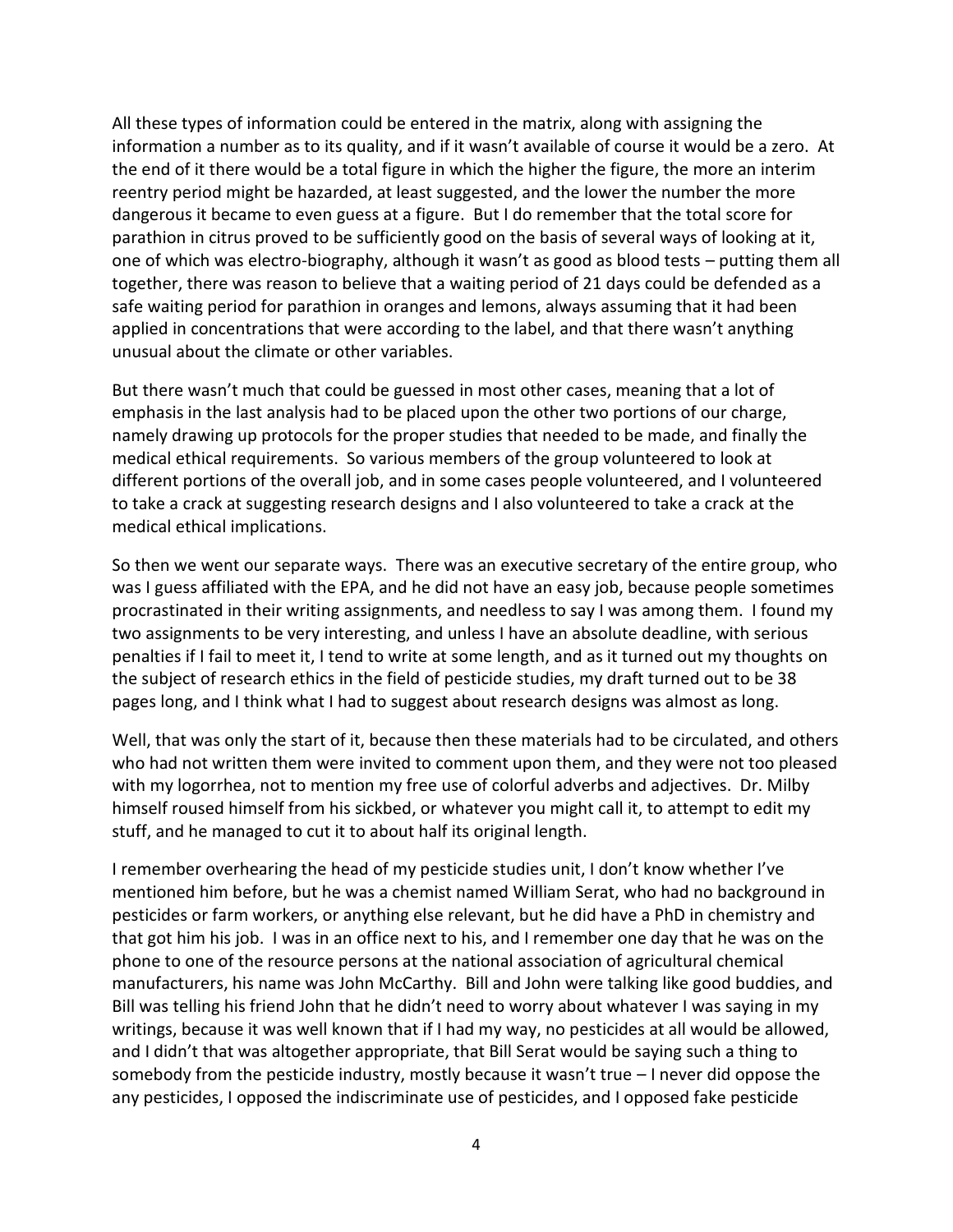research by the manufacturers, and a lot of things of that sort, but no, I have used pesticides myself when it was necessary and appropriate.

I've never yet seen the final result of our labors. They were supposed to have been finished by 74. I think they dragged on until 75, when a final version was in fact published by the government printing office, and I never got a copy, or if I did I don't know where it is now. I think it could probably be found somewhere in the government archives. It might be interesting to look for someday. But the point is, I think we had an effect. It was a close shave, because I remember a preliminary draft, in fact it had already been through the vetting process, and the shortening process, so it was pretty close to a final version, and it included a recommendation that the reentry period for parathion in citrus could properly be 2 days, whereas I thought we had agreed that the best available evidence suggested it should be 21.

I was in near despair, that maybe it was too late to have it changed, so I talked to somebody in the bureau of occupational health who was acting chief during Milby's absences, and Milby's absences were become more and more frequent, not just because of his duties as head of this task group but also because of his personal problems. So the acting chief in that bureau did not know where Milby could be found. But he assumed, well he didn't need to tell me, I assumed that if he was to be found at all it would be in his apartment in Walnut Creek, and I knew where that was because I had visited him there several times, so I checked out a state car and I drove lickety-split out to Walnut Creek, and I found Milby was there in his pajamas, and was awake, reasonably so, and I showed him this draft report, and he was as surprised and as shocked as I was at the change somebody had made in this recommendations, one of the few solid recommendations made in that entire manuscript, was so dead wrong. So he promptly got on the telephone to the guy named William Wymer, who represented the EPA as kind of the mother hen of the whole operation, in arranging places for us to meet, and dates to meet and things of that nature, and Wymer claimed that he had no idea how this recommendation had got in there, but Milby ordered him to have it changed.

So I think that the task group did some good, I like to think that I did some good in influencing it, even though for the most part it didn't come down to actual numbers, because they depended on the conduct of proper controlled studies, which had never had any overall guidelines to follow, and I do believe that after this, when a manufacturer wanted to have a product licensed for use on a given crop in a given dosage, it had to be approved by the federal dept of agriculture. There was a turf war, of course, between the various government agencies which could claim some jurisdiction of the subject of occupational exposure to pesticides. There was OSHA, which was part of the dept of labor. There was the dept of agriculture, which had its own finger in the pie, and there was the EPA. But when it came time for the actual giving of approval for the right to sell product, I believe the dept of agriculture still had the power, in the same way the Food and Drug Administration had the power when it came to prescriptions and for residues on the food that people eat.

But the dept of agriculture was thenceforth requiring manufacturers to show that they had done serious research on the specific question of whether workers entering the premises to harvest a certain type of crop after that field or orchard had been sprayed with a given type of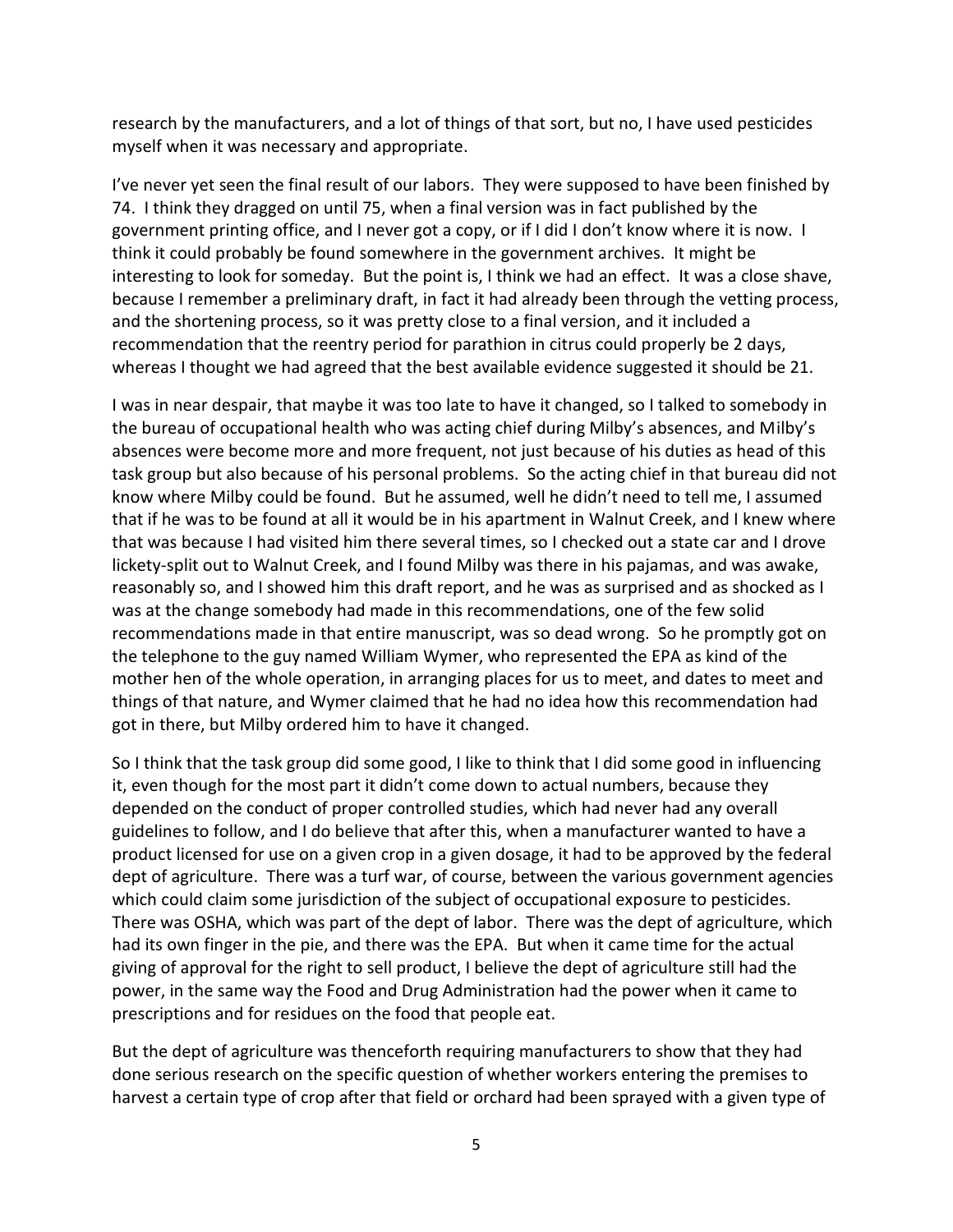pesticide, whether they can feel confident they wouldn't be poisoned. So I think that the number of incidents, as they liked to call them, began to go down, and it isn't to say that the number of incidents ever disappeared entirely, because there was many a slip twixt the cup and the lip.

For one thing, premises that had been sprayed, either with ground rigs or from the air, were supposed to be posted with signs. In CA at least these signs were supposed to be in English and Spanish, indicating what had been applied and when it had been applied, and that no one was supposed to work in those premises until after such and such a date. Well, there were many problems with how many such signs should be posted, and where. And some agricultural premises are very extensive, and it may well be that a warning sign posted on a gate at one side of a property wasn't seen by workers entering a gate elsewhere on the property. There were questions about whether they were always in both languages. There were questions as to whether they were accurately translated into Spanish. There were even questions as to whether workers were always able to read the language.

There was still plenty of room for errors in the mixing of pesticides. In the application from a ground rig the contents of the sacks that the pesticides came in, in powder form, was dumped into a hopper and mixed with water, or special dilutants, but errors could be made in the amount. It was not at all difficult to have twice as much pesticide as should be mixed with a certain amount of water, meaning that workers were getting double the exposure. There was always plenty of room in aerial application. Aerial spraying was not supposed to be done when there was an appreciable wind, but that wasn't always followed, and sometimes the wind would come up unexpectedly, and so sometimes workers got sprayed while they were working in the field. But by and large I think there has been an improvement. And we of the task force of 1973-75 had something to do with the improvement.

While all of this was going, the funding for the community study on pesticides in the state of CA was under fire. It seems that one of the professional positions in the CA unit had to be trimmed in order to stay within budget. There were 3 positional positions, one of them held by William Serat, one of them held by Donald Mengle – I think I might have mentioned him in the past – and one of them held by me. All of us were in essentially the same pay grade, so the question came down to length of service – service within the state dept of public health. If memory serves, both Serat and Mengle had about 14 years of service, and according to the calculation that I was given, I had 13 years of service, meaning that I was low man on the totem pole, and nothing could be done about it – it was strictly a seniority business.

I decided to file a protest, because a good chunk, well, partly I think I was dinged because my first tour with the state dept of public health was way back in 1952, when I was with the bureau of records and statistics, the headquarters of the dept at that time were in SF. In 54 I heard about this job in the school of public health at Berkeley, which was so attractive that I left the dept, so there was a break in service, and I think I lost credit for the time that I had spent in SF. And furthermore, and even more clear in my mind, I was prepared to argue that I had spent an even larger chunk of time in a relevant position, doing research, in the field of public health,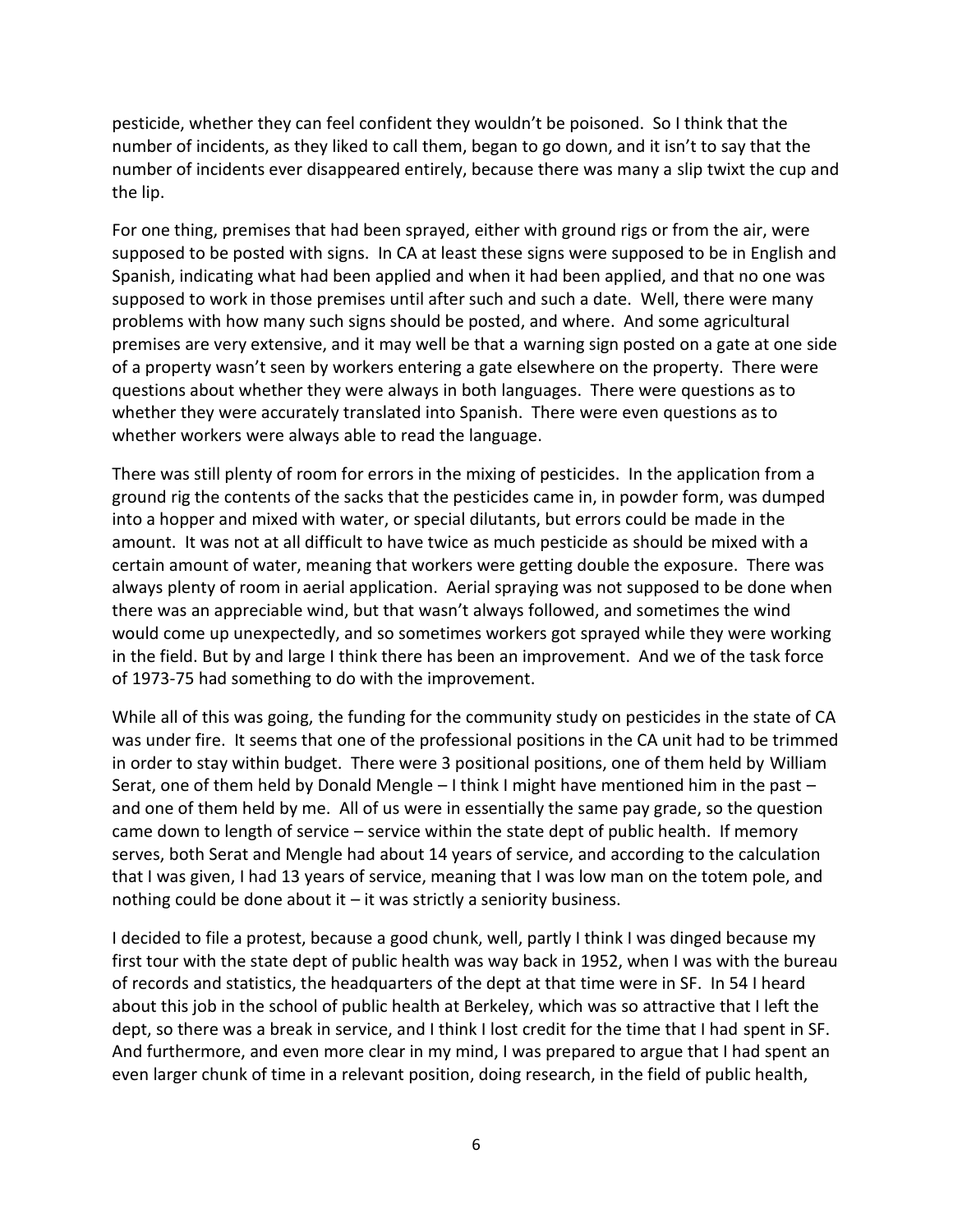namely the health of braceros, and that that made me more useful to the state health dept than I had been before, when I came back to the dept.

Well, under the ground rules I was allowed to plead my case before an administrative law judge. I think I had to go down to San Jose to appear before this guy. And if all of these other jobs had been figured in to my total service, I had more than 14 years, and so I was prepared to argue this. Well, this guy didn't think that he could bend the rules of the game. They didn't allow for related work; it had to be work for this particular state dept. If I had done research on pesticides for the state dept of agriculture, that wouldn't have helped me. It had to be the dept of public health.

Well, that was the end of my attempt to work within any kind of bureaucracy. I gave up. Oh, I made one feeble attempt. Dr. Milby, just as my tenure at the state health dept expired in 75, he left the dept to get a better job at the Stanford Research Institute, and he said he might be able to find something for me to do there, on a per-diem basis. So I wrote a research design for something that one of their staff was interested in, involving exposure of certain population groups to lead. But I could see that I was never going to be happy there.

Have I mentioned the fact that at the end I could have stayed in the health dept if I had moved to Bakersfield, in a job in what they called vector control, which means counting the mosquitos that were caught in mosquito traps around the county, and that this job would have meant a reduction in pay, but at least it would have been a job. I was not interested. And so I have been a free agent ever since.

And to keep body and soul together I tried something that I owe entirely to my mother, because she somehow or other hit upon the fact that it was possible to buy single-family homes in the suburbs around Sacramento, which had been bought by GIs returning from WWII, under the GI Bill of Rights, which had loans at very very low interest rates, and which required if anything to be paid down. So as the years went by these GIs began to move out of these houses, sometimes because they moved to better houses, and sometimes because they came on hard times, and were not even able to keep up the very modest payments that they had. So these houses became available at resale, for very little if anything down, and with these very moderate monthly payments, because the old terms could be assumed if the new buyer had the proper credit history.

So my mother would buy up these houses occasionally, and would rent them out. And she had an aptitude for buying the houses that looked good and didn't require a heck of a lot of work, and she had an aptitude for renting to people who were usually entirely responsible. She didn't believe in what they nowadays call "flipping", which is buying low and as soon as possible selling high. She looked upon this as kind of a public service. She rented these places to buyers who weren't able to afford much elsewhere, and she didn't raise their rents much above what the cost of the loans were. Many times she made personal friends with these renters. And then occasionally, for one reason or another, maybe because she was getting a little overly extended, she would sell, and almost to her surprise and delight, she'd find that lo and behold the houses were now selling for more than she had paid for them.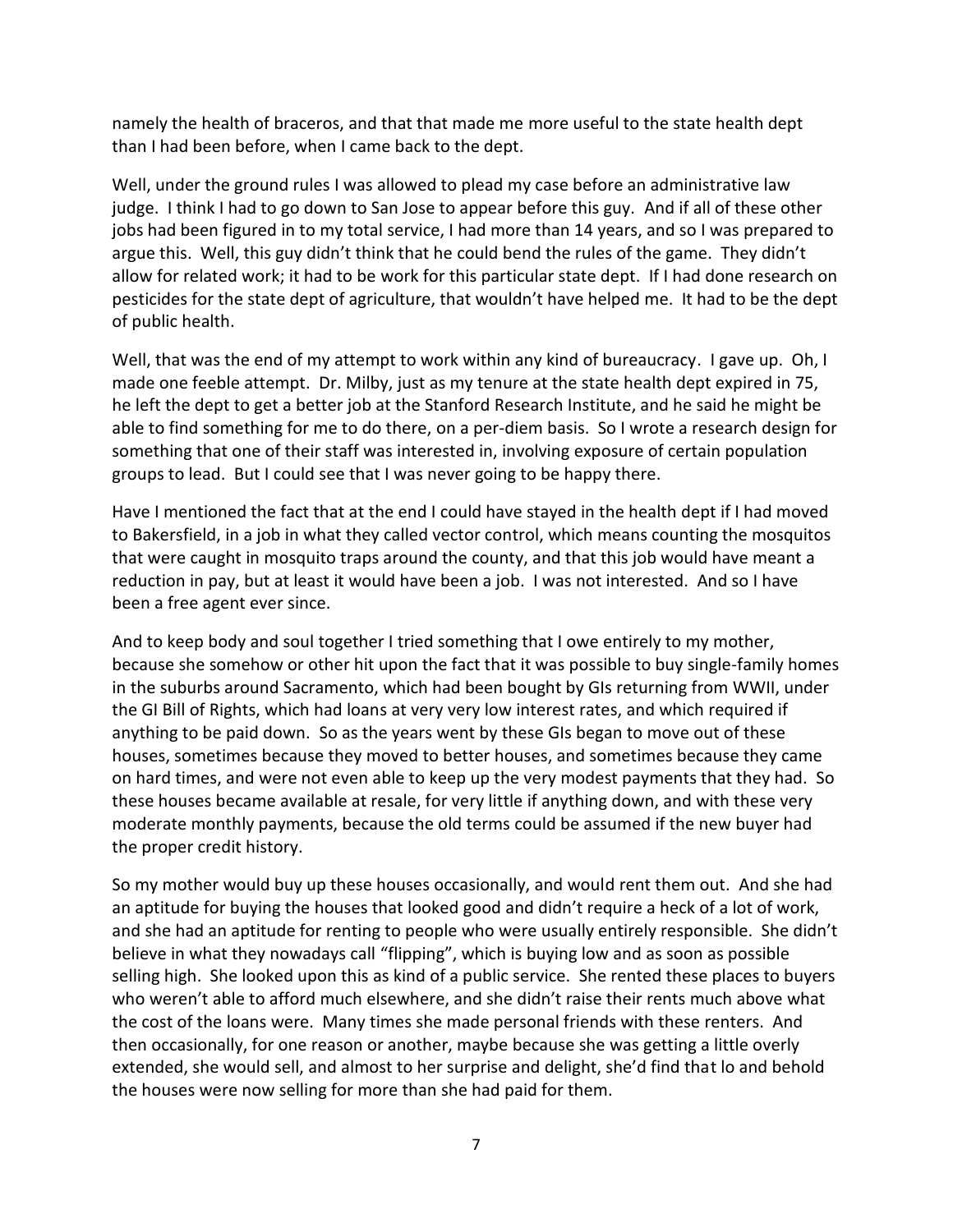So I thought I might try this. I didn't have any experience at all, but she gave me advice. My very first attempt was a house on Prospect Ave., which is a very short street just off Dwight Way, between Dwight and the stadium, about 2 or 3 blocks. A big old brown-shingle house, 5 bedrooms and 3 baths. It was an estate sale, meaning that it was an auction, and I was represented by a realtor who was unfamiliar with the whole process, so I gave her instructions as to how high to bid if it were possible to get it for what I considered to be a reasonable price; if the bids went higher than that she would have to drop out. Well as it turned out she got the house, and I was for the first time the owner of a piece of property for rental purposes. My big mistake was that I never could quite believe that the real estate market would behave as it always did. I should never have sold any of them. So I bought that house for \$42,000. I guess it was 1975, just about the time I left the health dept.

So there is very little for me to talk about my career in the usual sense from then on, since as I say I never held a regular job again, which was the end of most of my productivity, since I've learned that I needed deadlines, I needed to have some kind of intellectual whip to keep me from just taking it easy. In the years to come I was occasionally called upon to help somebody who wanted advice, or some information, about the things that I had done in the farm labor movement, occasionally for what I had done in the surveillance of the Medical program, and occasionally for someone who wanted to know a little about pesticide research.

And one other thing that I plan to do in my very next episode of this sort, with my memoirs, is to talk about something that was a thread that ran through the farm labor movement, and the Medicare surveillance, and the pesticide studies, for about 10 years, from 63 to 73, and that common thread, quite independently of all of those 3 occupations, was my monthly commentary series on station KPFA. I want to talk about that because it meant a lot to me, because it did have the effect of requiring me to produce something worthwhile on a regular basis, and I always seemed to need that, and I did produce things which some people found interesting and helpful.

**David**: presumably you know who was responsible for changing the 21 to a 2.

**Henry**: No, I don't, though I have a suspicion.

**David**: The guy in the next office?

**Henry**: No, he didn't have any contact with the executive secretary of the task group. That guy was William Wymer, whose formal affiliation was with the EPA, but he could have been leaned on by the resource person, John McCarthy, who was a charmer; he could talk a bird out of a bush, as we used to say, and his job was with the pesticide manufacturer's association, and I can visualize him convincing William Wymer that he had knowledge that the figure of 2 was closer to the mark than 21. But no, Serat didn't have that kind of access to Wymer.

**David**: Did 21 appear in the final report?

**Henry**: I think so. I have not seen the final report, but I think it did survive. I am encouraged to try and track it down, because I would also be very interested in seeing how much of my